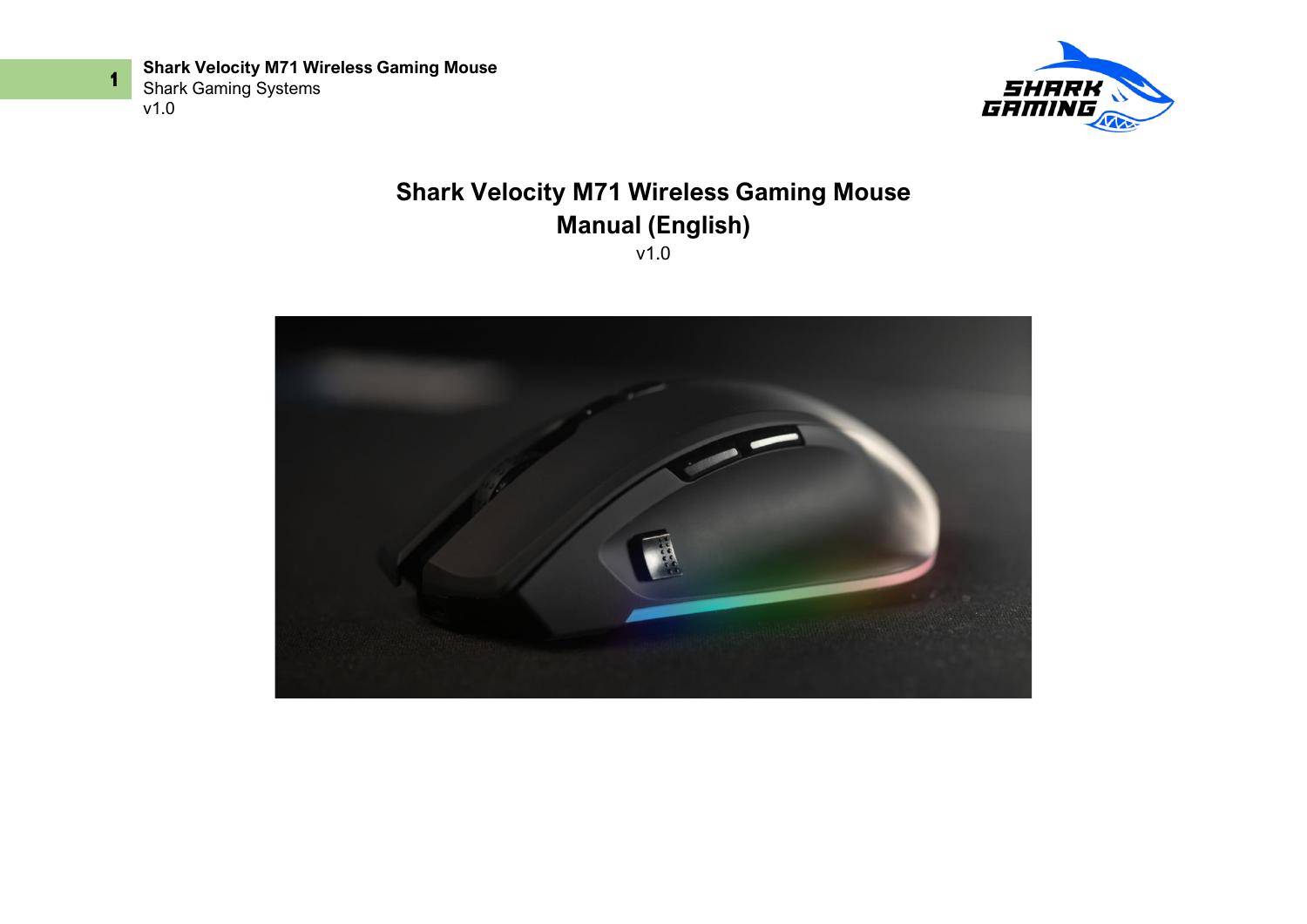

**Shark Velocity M71 Wireless Gaming Mouse** Shark Gaming Systems v1.0

#### **In The Box**

- 1 x M71 wireless Gaming Mouse
- 1 x USB-A 2.4Ghz dongle
- 1 x Braided USB-C to USB-A 1.8m cable
- 1 x QR manual card.

### **System Requirement**

For Software Windows 7 / 8 / 10 / 11 USB 2.0 At least 256MB storage

Download link: <https://sharkgaming.zendesk.com/hc/da>

#### **Setup**

- 1. Connect Mouse via USB ports
- 2. Install optional software



#### **Features**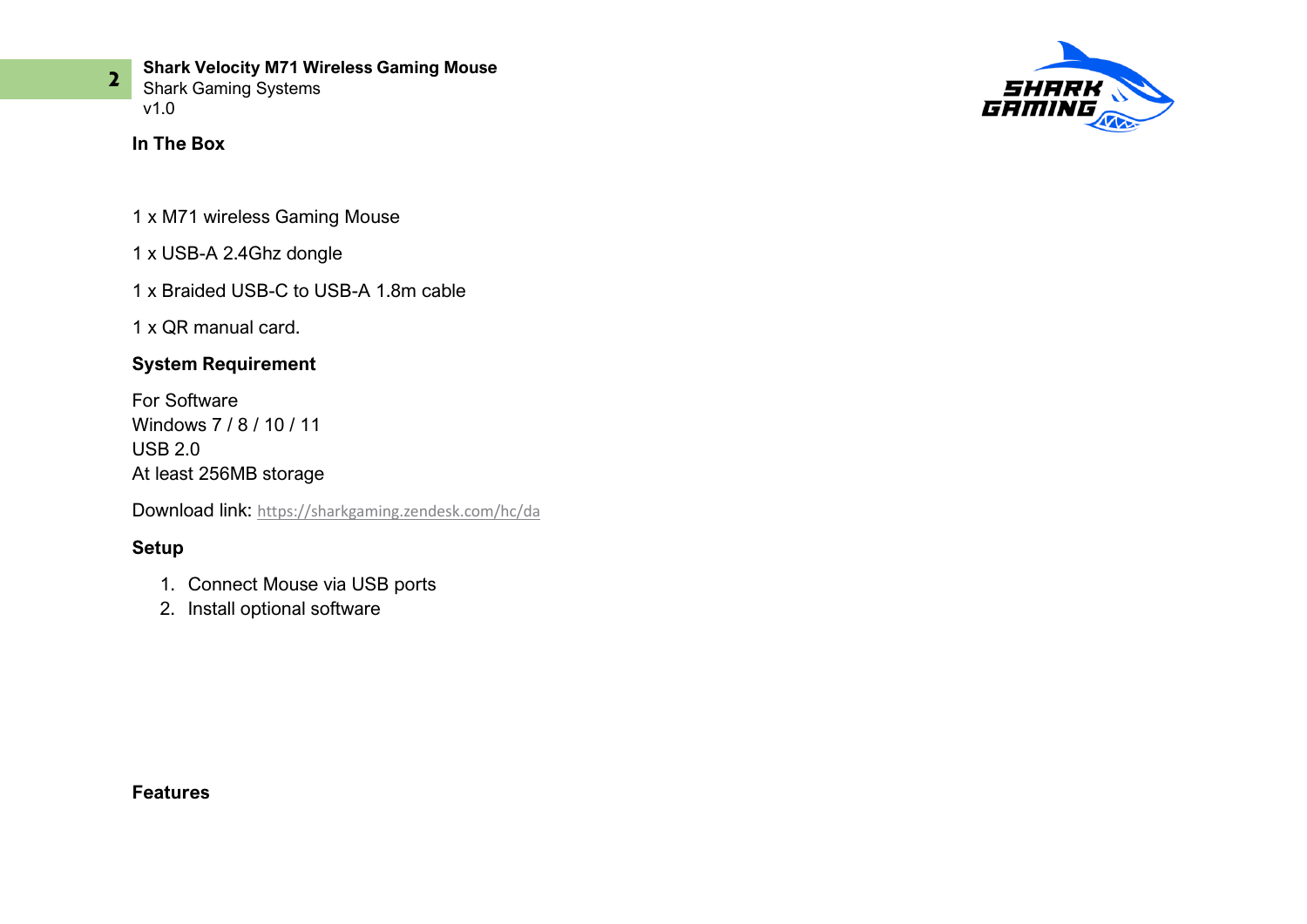

**Shark Velocity M71 Wireless Gaming Mouse** Shark Gaming Systems v1.0

- 1. Left button
- 2. Right button
- 3. 3D Scroll Wheel (up, down & click)
- 4. DPI up
- 5. DPI down
- 6. Mouse button 4 (Forward key)
- 7. Mouse button 5 (Back key)
- 8. Mouse buttom 6 (DPI hold)

#### **RGB Controls**

- 1. Forward key (6) + wheel adjustment (3) to change RGB mode.
- 2. Back key (7) + wheel adjustment (3) to change RGB parameters



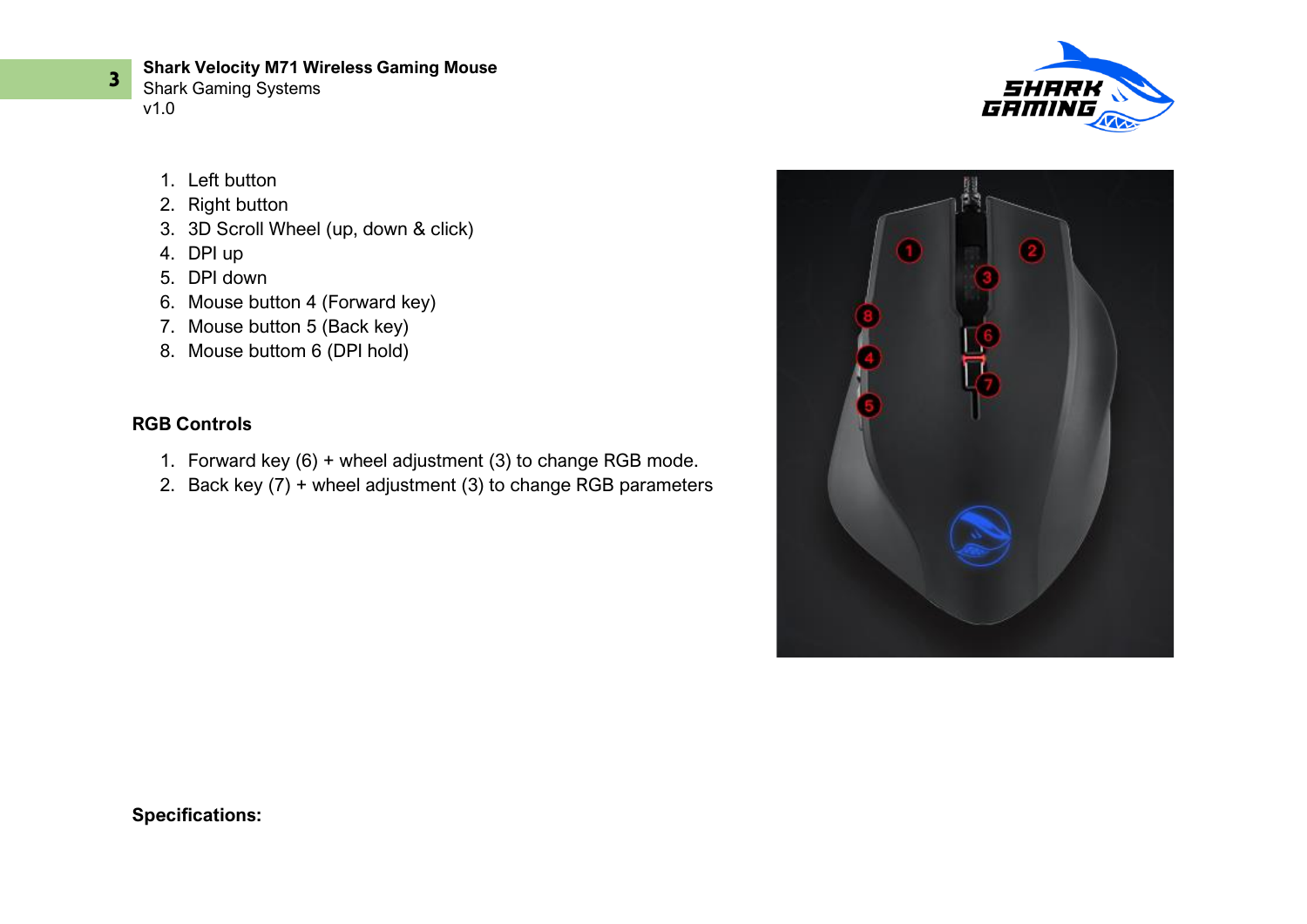**4**

**Shark Velocity M71 Wireless Gaming Mouse**

Shark Gaming Systems v1.0



| Sensor              | PAW3335                                      |
|---------------------|----------------------------------------------|
| <b>DPI</b>          | 500,800,1200,1600,2400,3200,6000,12000,16000 |
| Refresh rate        | 250Hz/500HZ/1000Hz                           |
| MAX speed           | 400IPS                                       |
| Acceleration        | 40 <sub>g</sub>                              |
| Glide pads          | Super wear Teflon glide pads                 |
| <b>L/R Switches</b> | OMRON D2FC-F-7N(20M) Micro Switch            |
| <b>Size</b>         | 123.06mm(L)*83.98mm(W)*41.29mm(H)            |
| Weight              | 117gram w/o cables                           |
| Cable Length        | 1.8 <sub>m</sub>                             |
| Wireless mode       | 2.4Ghz                                       |
| <b>Battery size</b> | 700mAh, 50 hours usage from full charge      |

#### © Shark Gaming Systems

Shark Gaming Systems reserves the right to make changes to any products reliability, function, and design. Shark Gaming Systems does not assume any product liability arising out of it, or in connection with, the application or use of any product, circuit or application described herein. No license is granted, either expressly or by implication, estoppel, or otherwise under any patent right or patent, covering or relating to any combination system, apparatus, machine, material, method, or process in which the product may be used.

Warranty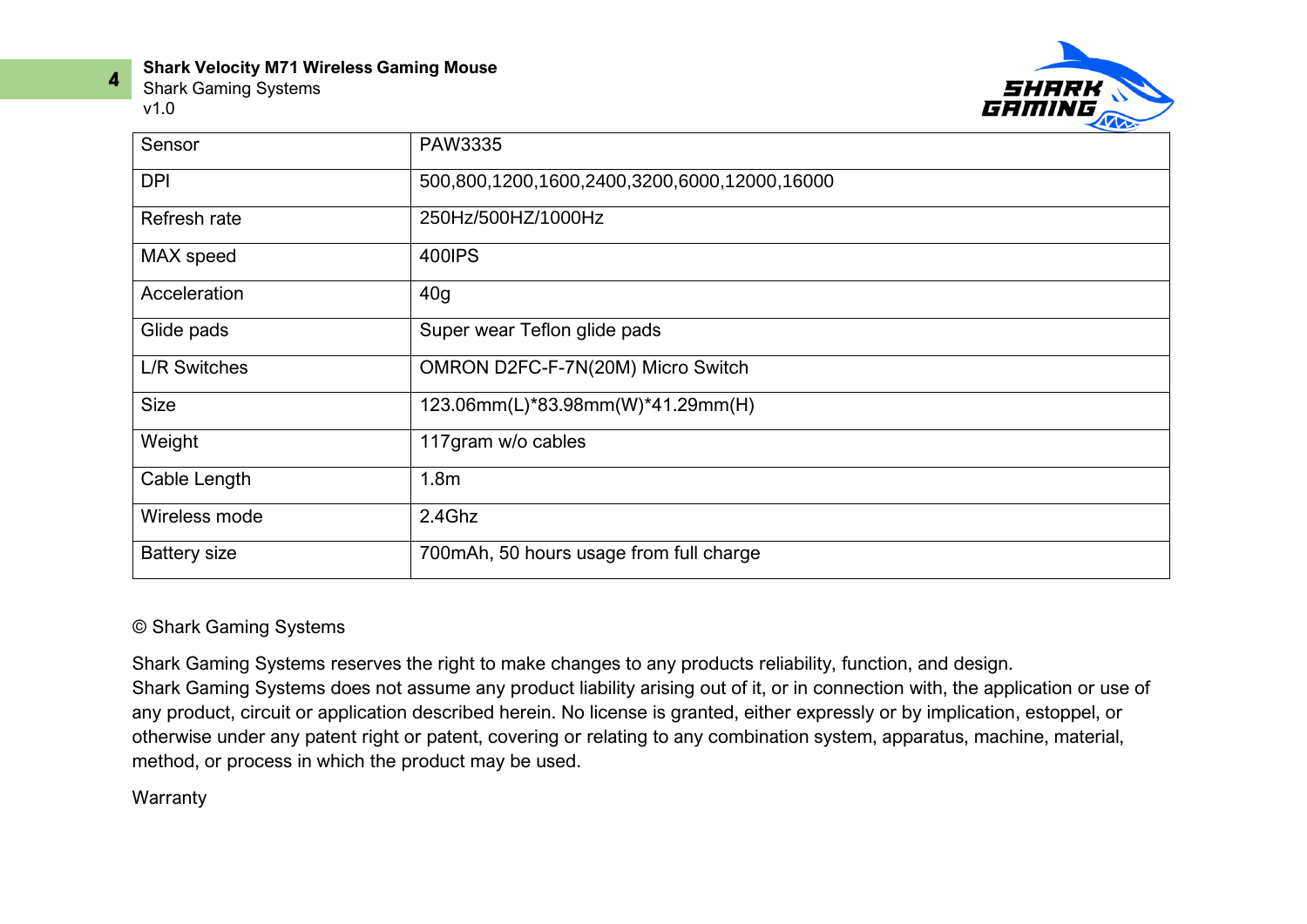**5**

**Shark Velocity M71 Wireless Gaming Mouse**

Shark Gaming Systems v1.0



Shark Gaming Systems warrants that its hardware product shall be free from defects in material and workmanship for the length of the time identified on the product package beginning from the date of original retail purchase, but in no instance shall this be less than 2 years This product is safe under normal and foreseeable operation condition, any changes or modification to the product that is not expressive approved by Shark Gaming Systems may void the warranty. For complete warranty statement, go to [www.sharkgaming.com/FAQ](http://www.sharkgaming.com/FAQ)

### **Service**

If you are facing issues while using the equipment, check the troubleshot guide as described herein or contact our customer support at [www.sharkgaming.com/FAQ](http://www.sharkgaming.com/FAQ) or by phone: +45 7734 2776

# Waste Electrical and Electronic Equipment (WEEE)

This symbol indicates that this product should not be treated as household waste, instead hand it over to the appropriate point for recycling of electrical and electronic equipment which will conserve natural resources.

Disposal of waste batteries.

This product contains batteries, do not dispose of them with other household waste. Instead, hand them over to the appropriate collection point for recycling. These batteries do not contain Mercury, Cadmium or Lead above the levels defined by the battery directive 2006/66/EC

## $\epsilon$ EU Declaration of Conformity

Please refer to product declaration of conformity on Shark Gaming Systems website for applicable CE mark.